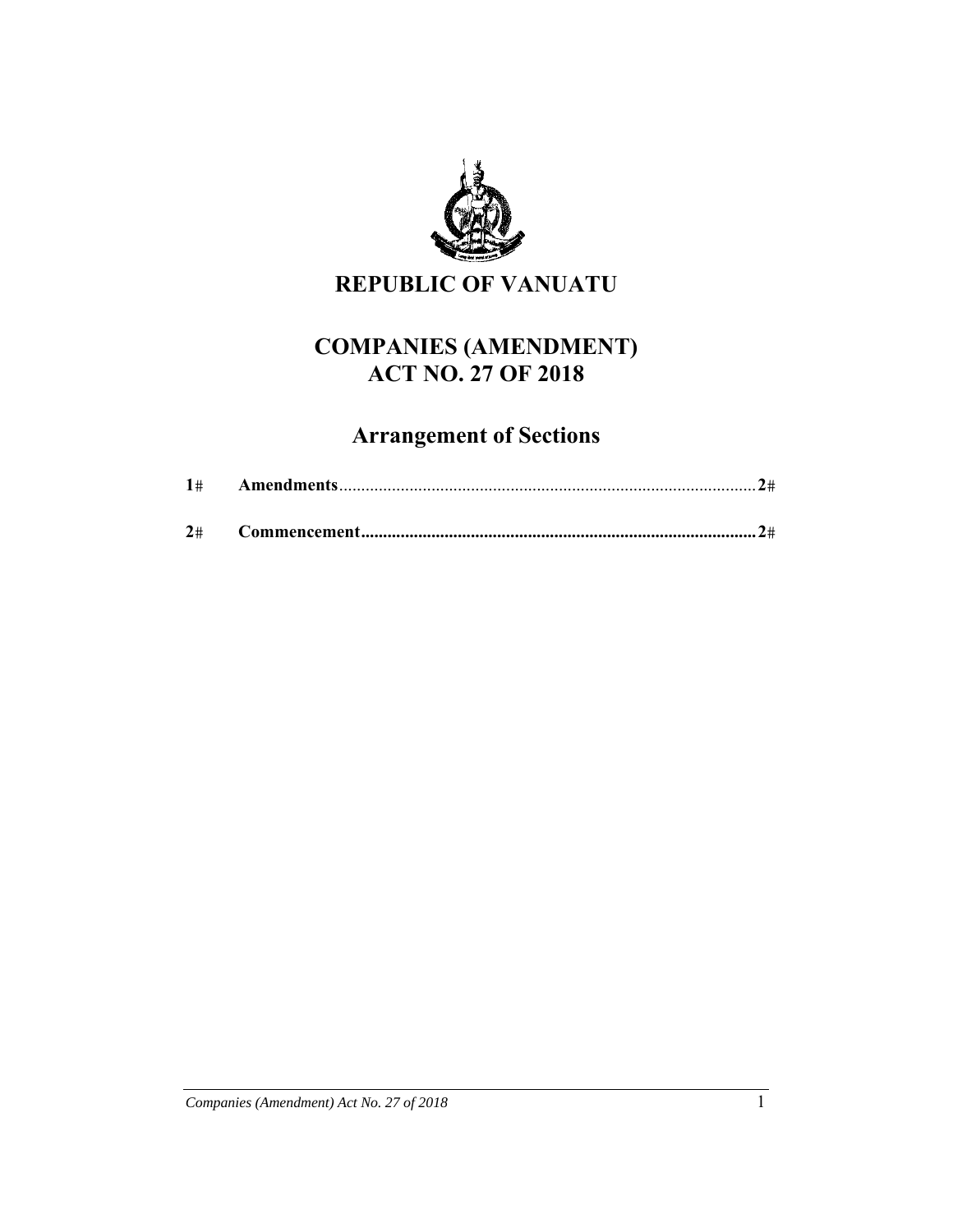## **REPUBLIC OF VANUATU**

**Assent: 24/12/2018 Commencement: 08/01/2019** 

## **COMPANIES (AMENDMENT) ACT NO. 27 OF 2018**

An Act to amend the Companies Act No. 25 of 2012.

Be it enacted by the President and Parliament as follows-

#### **1 Amendments**

The Companies Act No. 25 of 2012 is amended as set out in the Schedule.

#### **2 Commencement**

This Act commences on the day on which it is published in the Gazette.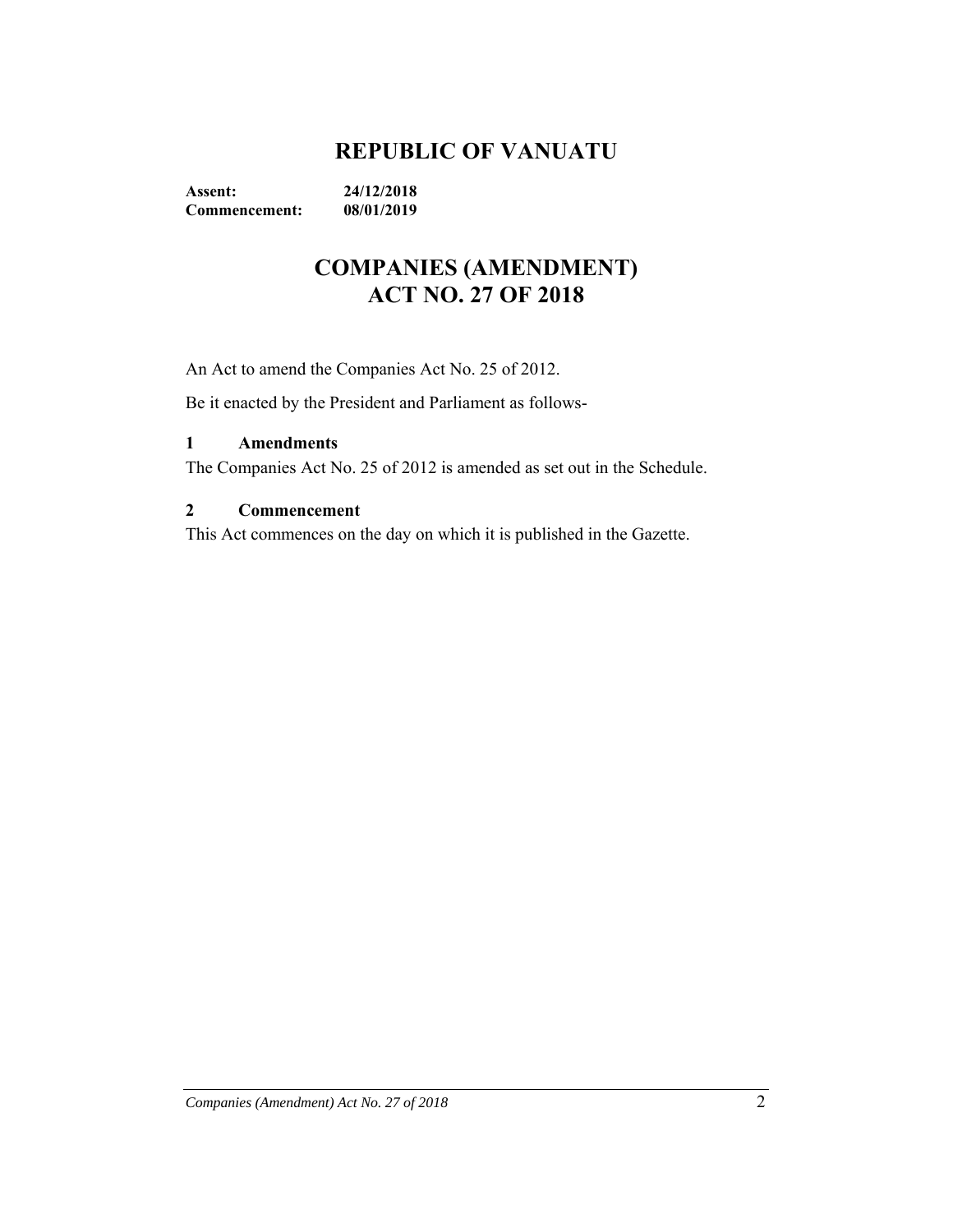## **SCHEDULE**

## **AMENDMENTS OF COMPANIES ACT NO. 25 OF 2012**

## **1 Section 1**

Insert in its correct alphabetical positions:

""beneficial owners" means a natural person who is the ultimate owner or ultimate controller of a company;

"company limited by guarantee" means a company limited by guarantee referred to under section 4A;"

## **2 After section 1**

- (a) Before "In", insert "(1)".
- (b) After subsection (1), insert
	- "(2) For the purpose of the definition of "beneficial owner", ultimate owner and ultimate controller, includes circumstances where ownership or control is exercised:
		- (a) through a chain of ownership; or
		- (b) by means of indirect control that may not have legal or equitable force, or be based on legal or equitable rights."

## **3 After section 4**

## Insert

## **"4A. Meaning of a company limited by guarantee**

A company limited by guarantee may be:

- (a) a company having the liability of its members limited by its memorandum of association to the amount, if any, unpaid on the shares respectively held by the members; or
- (b) a company having the liability of its members limited by its memorandum of association to such amount as the members may respectively undertake to contribute to the assets of the company in the event of it being wound up."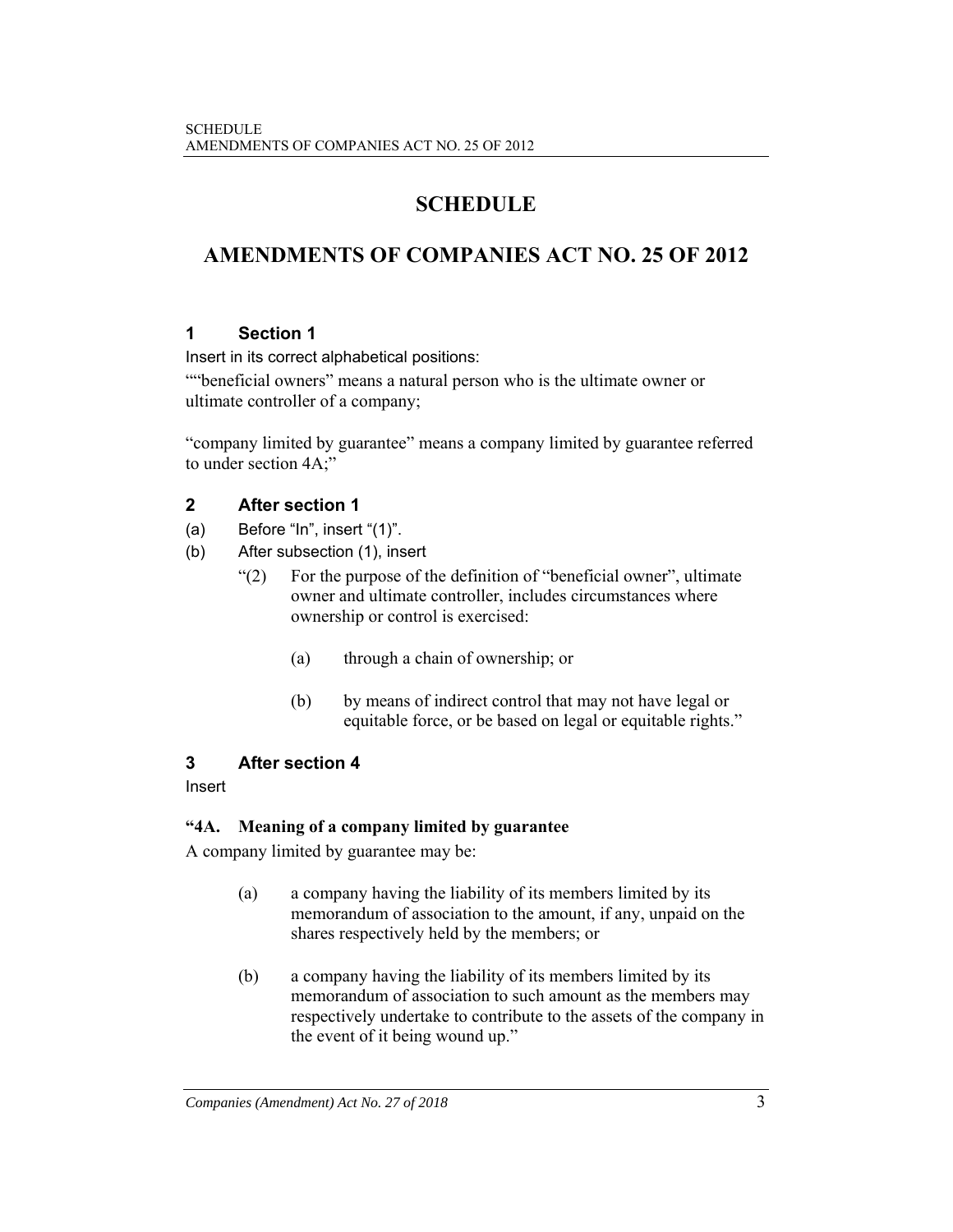## **4 Paragraph (6)(3)(b)**

Delete "or a community company", substitute ", a community company or a company limited by guarantee"

## **5 Paragraph 6(3)(c)**

After "Schedule 4 (in the case of a community company)" insert "or the model rules prescribed under subsection 9(6C)(in the case of a company limited by guarantee)"

## **6 After paragraph 6(3)(ga)**

Insert

"(gb) details of the beneficial owners of the company; and"

## **7 Section 7**

Repeal the section, substitute

#### **"7 Certificate of incorporation and register of incorporation**

- (1) Subject to subsection (2), as soon as the Registrar receives an application for registration that complies with section 6, the Registrar must:
	- (a) enter the company on the register; and
	- (b) issue a certificate of incorporation in respect of the company.
- (2) In addition, the Registrar must grant a certificate of incorporation if he or she is satisfied:
	- (a) of the source of funds used to pay the capital for the company; and
	- (b) that the shareholder and beneficial owner is a fit and proper person.
- (3) In assessing whether or not a key person satisfies the fit and proper criteria, the Registrar must consider the following matters:
	- (a) whether the person has been convicted of an offence or is subject to any criminal proceedings; and
	- (b) whether the person is listed on a United Nations Financial Sanctions list, or a financial sanctions list under the United Nations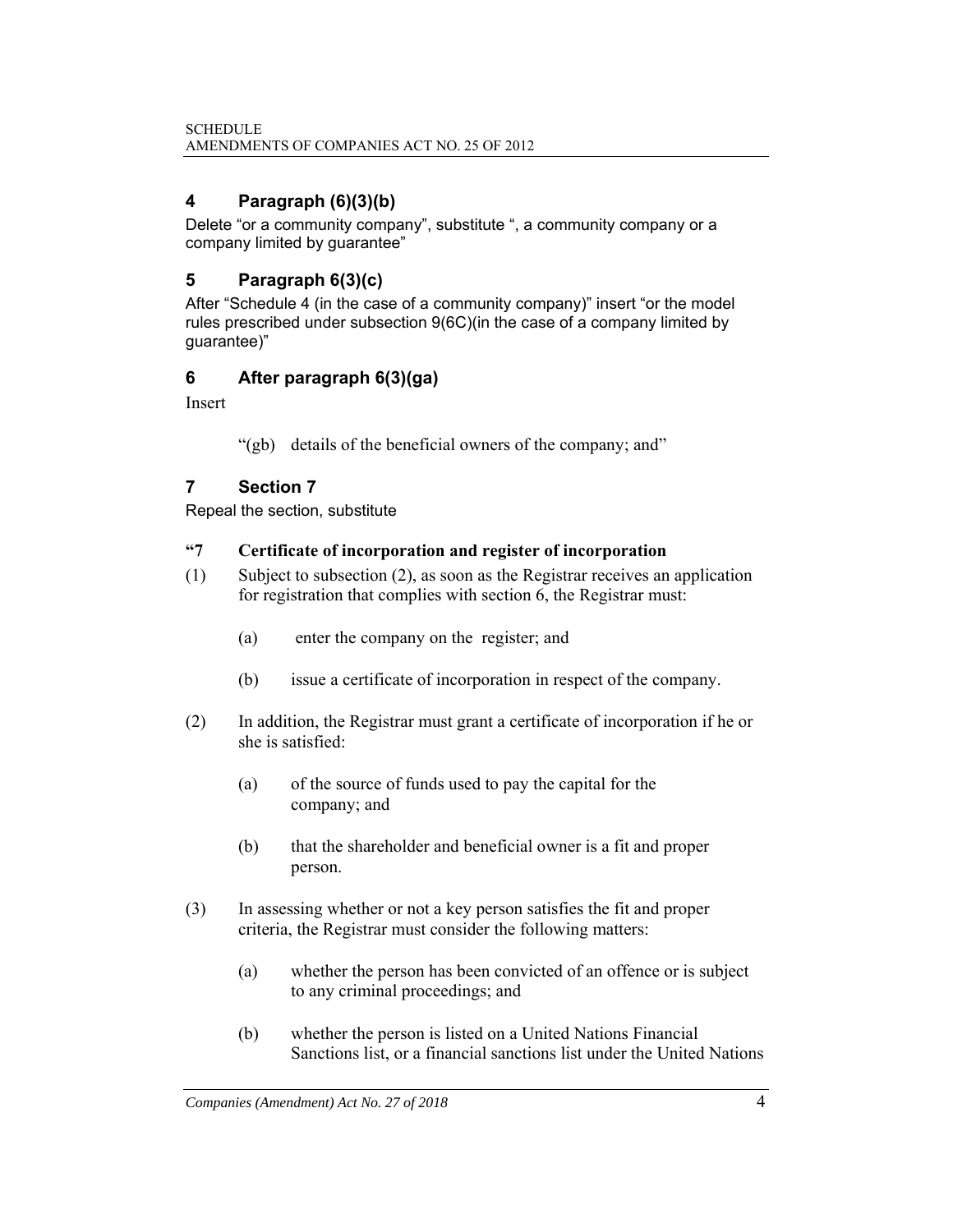Financial Sanctions Act No. 6 of 2017 or a financial sanctions list under a law of any jurisdiction; and

- (c) any other fit and proper criteria prescribed by the Regulations.
- (4) For the purpose of this section, "key person" means a director, a beneficial owner or a shareholder.

#### **7A Registrar may require certain information or documents about beneficial owners or members**

- (1) Subject to subsection (2), the Registrar may, by notice in writing to a company, require the company to provide the Registrar with information or documents, or both, specified in the notice within the period set out in the notice.
- (2) The information or documents must relate to:
	- (a) the beneficial owners of the company; and
	- (b) the details of the members of the company as contained in its Register of members; and
	- (c) the audited accounting records and the financial statements of the company.
- (3) If the company:
	- (a) refuses or fails to give the Registrar the information or documents required by the Registrar; or
	- (b) knowingly or recklessly gives the Registrar information or documents that are false or misleading,

 the company commits an offence punishable upon conviction to a fine not exceeding VT75 million.

(4) This section does not limit section 180A."

#### **8 After subsection 9(6)**

Insert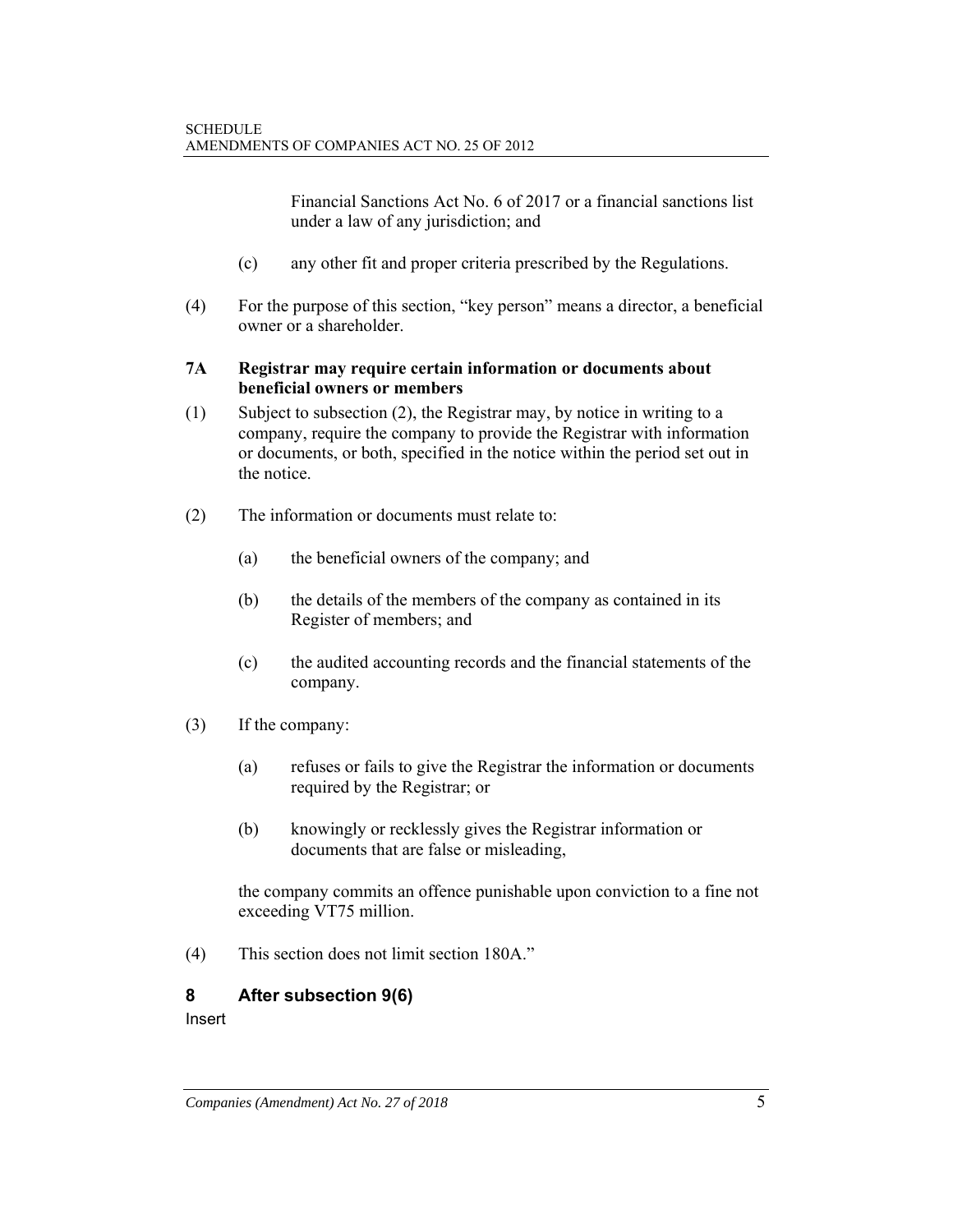- "(6A) A company may be registered as a company limited by guarantee if the liability of its members is limited to the amount each members undertake to contribute to the assets of the company at the time it is being wound up.
- (6B) A company limited by guarantee must not be registered with shares and must not create or issue shares.
- (6C) The model rules for a company limited by guarantee is to be prescribed by the Minister."

## **9 Paragraph 14(1)(a)**

Delete "or 4", insert ", 4 or prescribed under subsection 9(6C)"

#### **10 Section 15**

Repeal the section, substitute

#### **"15 Model Rules**

- (1) The rules set out in Schedule 1 are the model rules of a private company.
- (2) The rules set out in Schedule 1 are the model rules of a single shareholder company.
- (3) The rules set out in Schedule 1 are the model rules of a public company.
- (4) The rules set out in Schedule 1 are the model rules of a community company.
- (5) The rules prescribed under subsection  $9(6C)$  is a company limited by guarantee.
- (6) Despite subsections  $(1)$ ,  $(2)$ ,  $(3)$ ,  $(4)$  and  $(5)$ , a company may:
	- (a) adopts the model rules set out in any schedule or as prescribed by the Minster under subsection 9(6C); or
	- (b) adopts rules that exclude, or modify, or are inconsistent with, the model rules."

## **11 At the end of section 83**

Add

"(5) The company must ensure that at least one director must be a natural person who ordinarily resides in Vanuatu."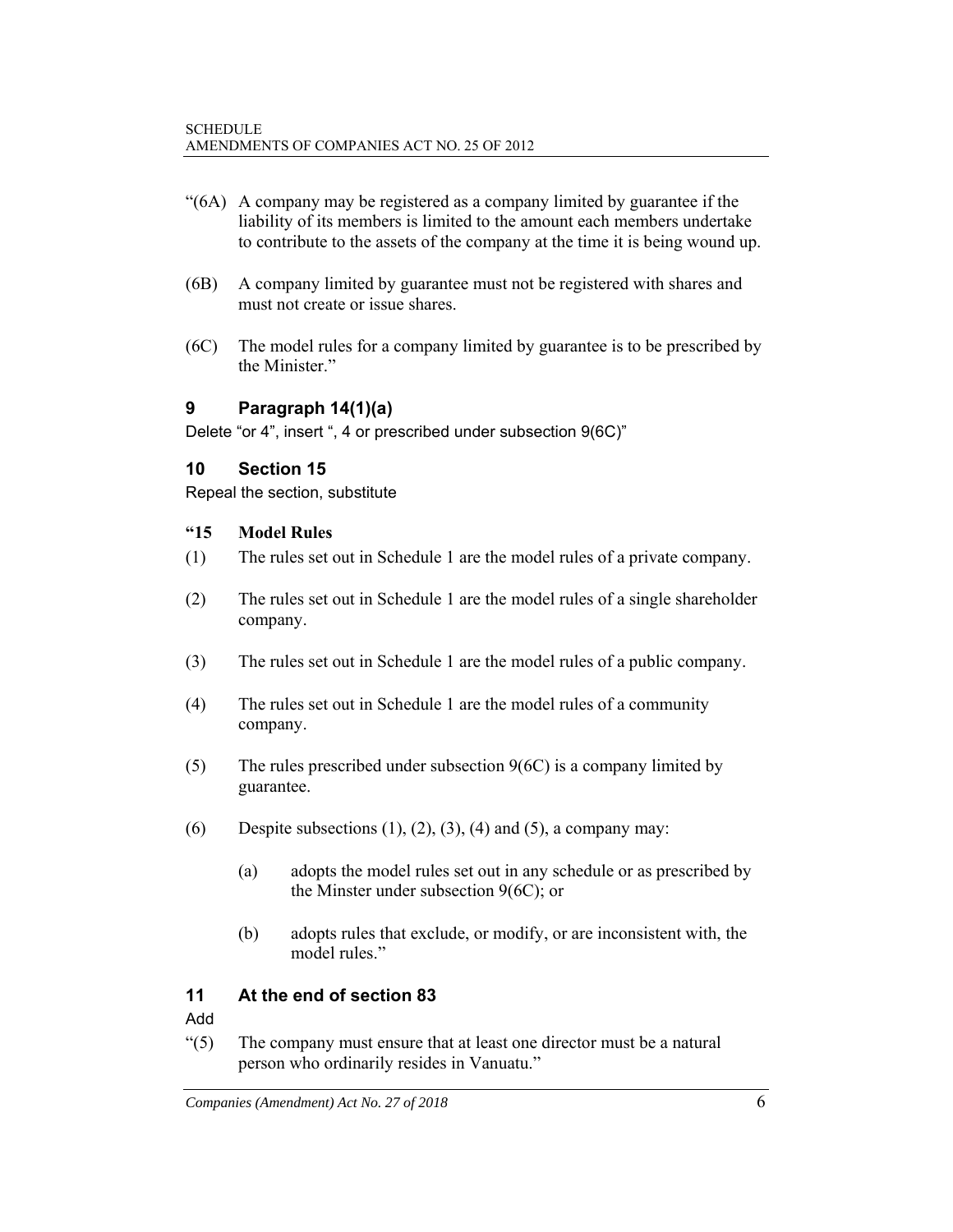#### **12 After section 85**

Insert

#### **"85A Registrar to maintain a register of directors**

The Registrar must keep and maintain a register of directors containing up to date details of the directors of each company.

#### **85B Registrar to maintain a register of disqualified directors**

The Registrar must keep and maintain a register of disqualified directors containing up to date details of the disqualified directors of each company."

#### **13 After section 164**

Insert

#### **"164A. Continuation**

- (1) A company incorporated under:
	- (a) the laws of a jurisdiction other than Vanuatu which does not prohibit the continuation of companies outside that jurisdiction; or
	- (b) the International Companies Act [CAP 222],

may apply to continue as a company incorporated under this Act.

- (2) A company applying to be continued under this Act is to file with the Registrar:
	- (a) a constitution which complies with this Act; and
	- (b) a certified copy of its existing memorandum of association and articles of association or their equivalent and certificate of incorporation; and
	- (c) a certified copy of a resolution passed by a simple majority of members entitled to vote, to:
		- (i) continue the company under this Act; and
		- (ii) approve the new constitution; and
		- (iii) appoint one or more persons to sign the new constitution; and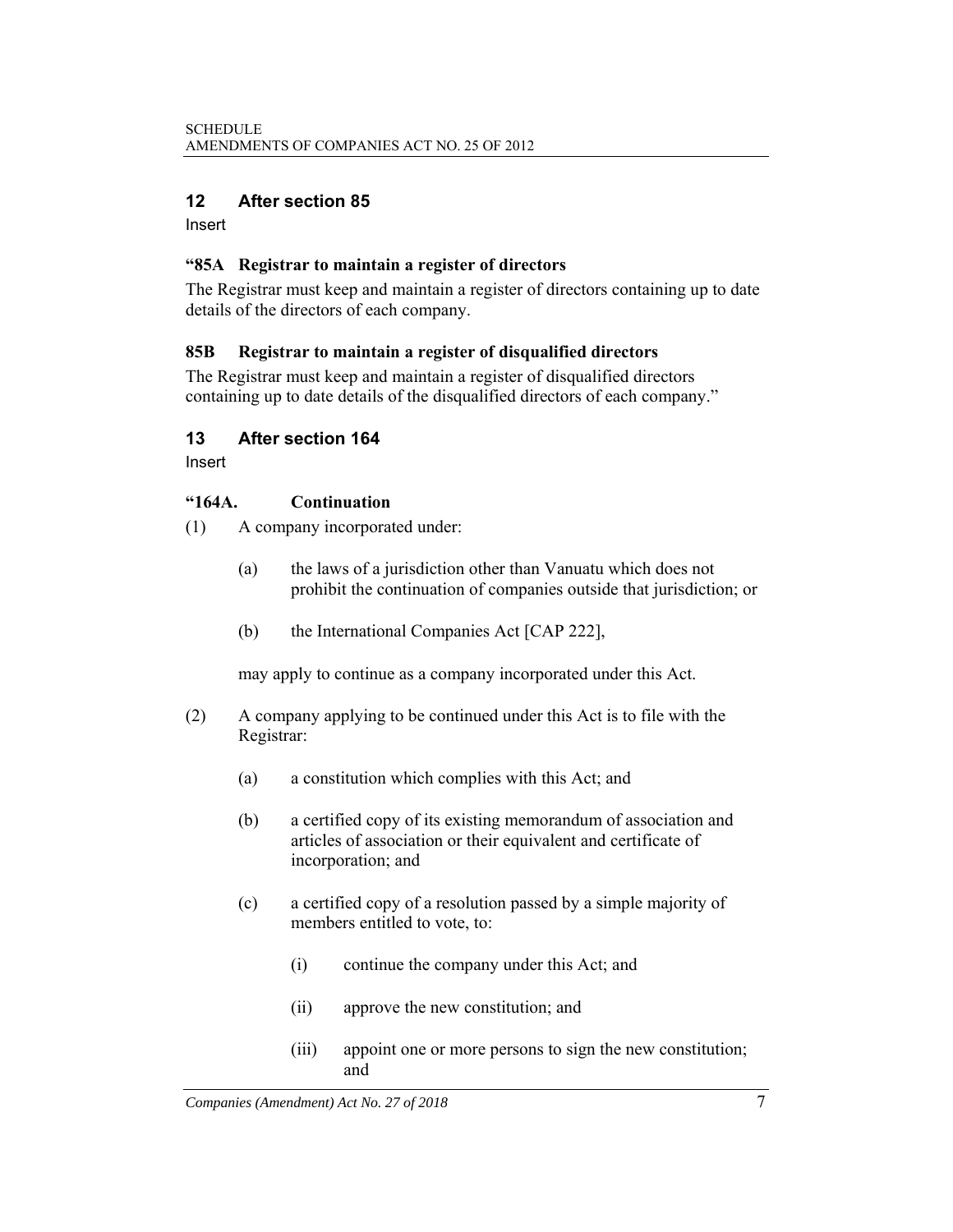- (iv) authorize one or more persons who may give notice to the Registrar in writing, that the new constitution be registered.
- (3) The new constitution is to contain:
	- (a) the existing name, which is to be continued; and
	- (b) the jurisdiction in which it is incorporated; and
	- (c) the date it was incorporated.
- (4) If the Registrar is satisfied that all requirements in respect of continuation and all matters precedent and incidental in this Act have been complied with, the Registrar may retain the documents filed under subsection (2) and grant a permit to continue the company under this Act.
- (5) The Registrar must not prior to receiving a notice under subparagraph  $(2)(c)(iv)$ , permit any person to inspect the documents referred to in subsection (2) and must not disclose any information requested.
- (6) Prior to the registration of the new constitution, a company may rescind or amend the written authorization referred to under subparagraph  $(2)(c)(iv)$ by delivering to the Registrar a written notice of rescission or amendment.
- (7) If the Registrar does not receive a notice referred to under subparagraph  $(2)(c)(iv)$  from a person named in the written authorization, within three years immediately following the date on which the permit to continue is granted by the Registrar under subsection (4), the permit is taken to have lapsed.

#### **164B. Certificate of continuation**

- (1) Subject to subsection 164A(4), upon receipt of a notice under subparagraph  $164A(2)(c)(iv)$ , the Registrar may issue a dated certificate of continuation authenticated by its official seal certifying that the company is incorporated under this Act.
- (2) A certificate of continuation issued by the Registrar under subsection (1) is prima facie evidence of compliance with all requirements of this Act in respect of continuation.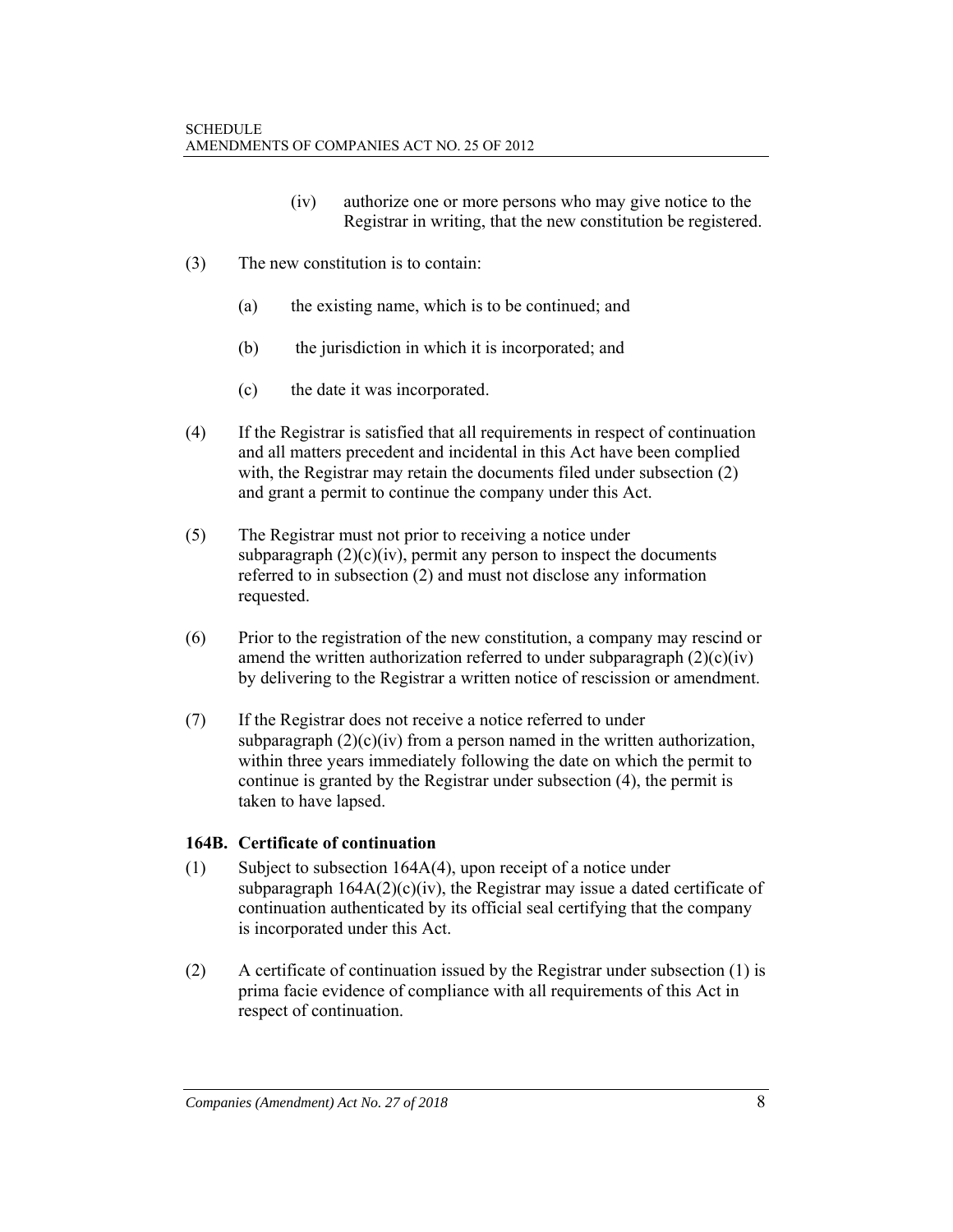#### **164C. Effect of continuation**

- (1) From the time of issuing of a certificate of continuation under subsection 164B(1):
	- (a) the company to which the certificate relates:
		- (i) continues to be a body corporate incorporated under this Act, under the name designated in the articles of continuation; and
		- (ii) is capable of exercising all powers of a company incorporated under this Act; and
		- (iii) is no longer to be treated as a company incorporated under the International Companies Act [CAP 222] or a company incorporated under the laws of a jurisdiction outside Vanuatu; and
	- (b) the constitution of the company, or its equivalent, as amended by the articles of continuation, continues to apply as the constitution of that company; and
	- (c) property of every description, including choses in action and the business of the company, must continue to be vested in the company; and
	- (d) the company must continue to be liable for all of its claims, debts, liabilities and obligations.
- (2) If a company continues under this Act:
	- (a) no conviction, judgment, ruling, order, claim, debt, liability, or obligation due or to become due and no cause existing, against the company or against any member, director, officer or agent, is released or impaired by its continuation as a company under this Act; and
	- (b) any civil or criminal proceedings pending at the time of issuance of certificate of continuation by the Registrar under subsection 164A(5) must not be discontinued.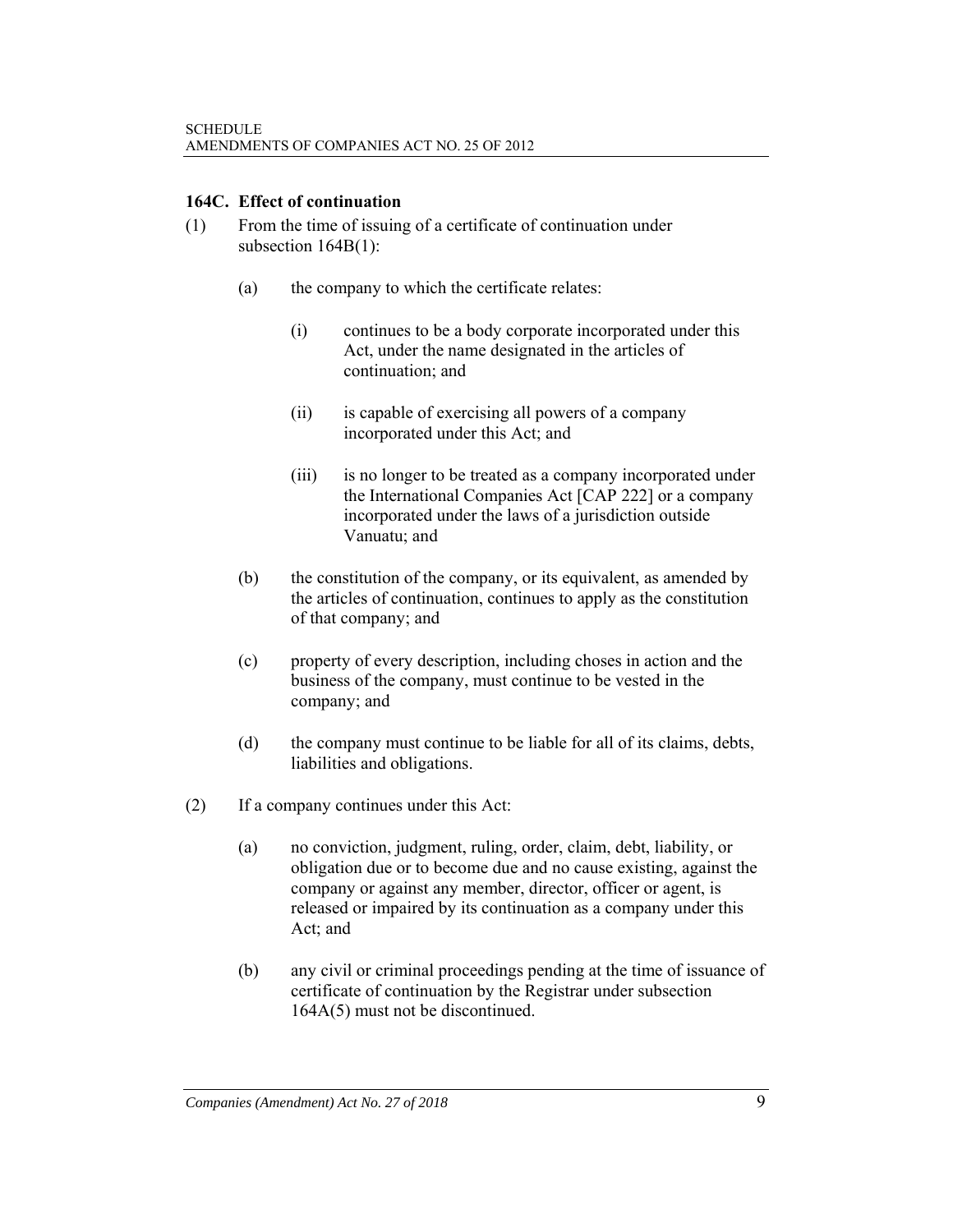- (3) All unpaid shares in the company that are outstanding prior to the Registrar issuing the certificate of continuation under subsection 164B(1) are deemed to have been issued in accordance with this Act.
- (4) Despite subsection (3), if a share at the time the Registrar issues the certificate of continuation is not fully paid, the member holding the share remains liable until the share is fully paid.
- (5) The company must amend its constitution within 2 years after the Registrar issues its certificate of continuation.

#### **164D. Continuation under foreign law**

- (1) Subject to any limitations in its constitution, a company may, by a resolution of directors or by a resolution of members, be continued as a company incorporated under the laws of a jurisdiction outside Vanuatu in the manner provided under those foreign laws.
- (2) A company that continues to be incorporated under the laws of a jurisdiction outside Vanuatu ceases to be a company incorporated under this Act upon the company complying with those laws, provided that the laws of the jurisdiction outside Vanuatu permit the continuation.
- (3) Where a company continues under the laws of a jurisdiction outside Vanuatu:
	- (a) the company continues to be liable for all of its claims, debts, liabilities and obligations that existed prior to this continuation as a company under the laws of the jurisdiction outside Vanuatu; and
	- (b) no conviction, judgment, ruling, order, claim, debt, liability or obligation due or to become due, and no cause existing against the company or against any member, director, officer or agent thereof, is released or impaired by its continuation as a company under the laws of the jurisdiction outside Vanuatu; and
	- (c) no proceedings, whether civil or criminal, pending by or against the company, or against any member, director, officer or agent be discontinued by its continuation as a company under the laws of the jurisdiction outside Vanuatu, but may be enforced, prosecuted, settled or compromised by or against the company or against the member, director, officer or agent thereof, as the case may be.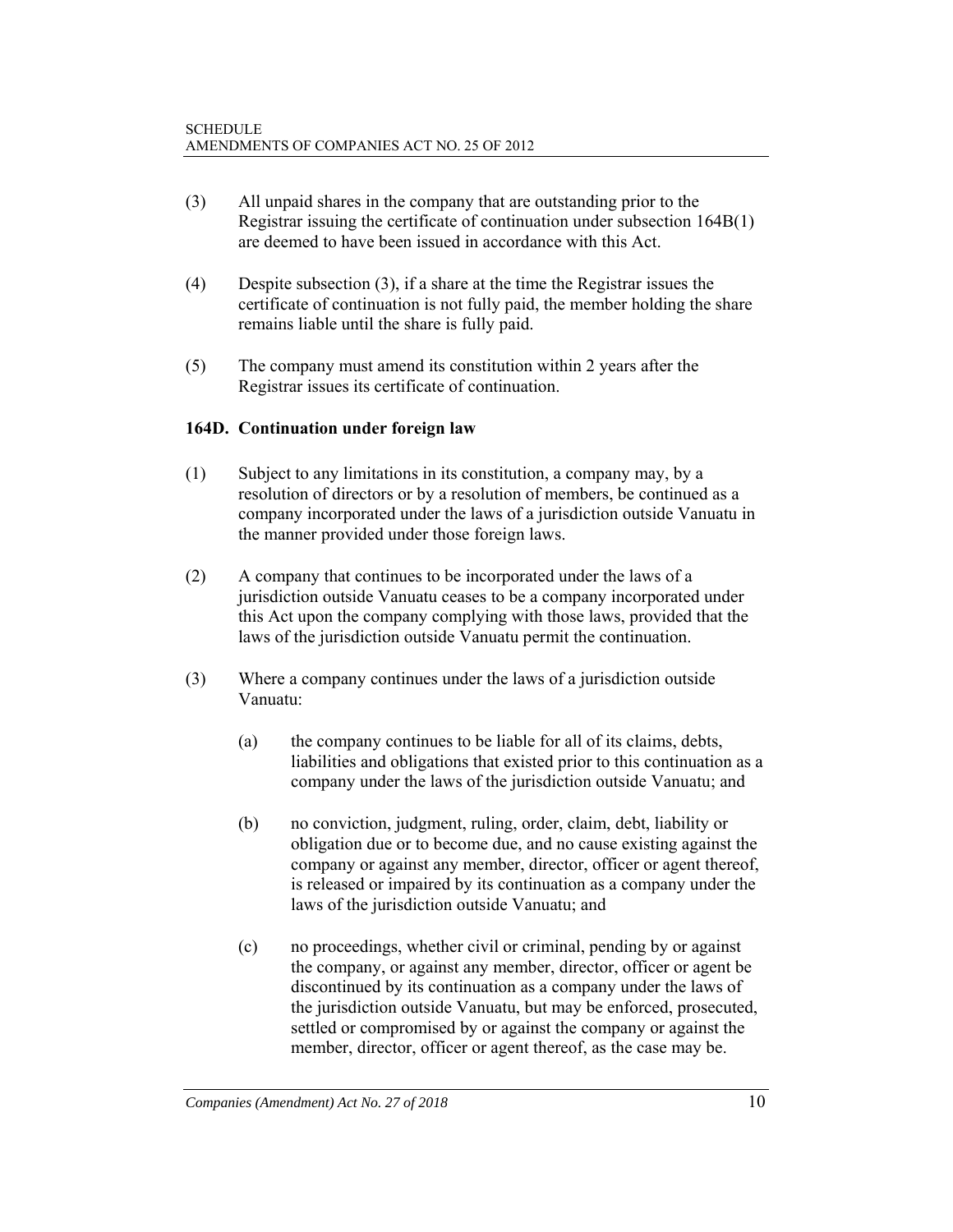### **14 After section 188 (In Division 1)**

Insert

#### **"188A Registrar to maintain a register of beneficial owners**

The Registrar is to ensure that a register of beneficial owners of a company is kept and is updated on details of the company's beneficial owners."

#### **15 After section 199**

Insert

#### **"199A Penalty Notice**

- (1) The Registrar may serve a penalty notice on a person if it appears to the Registrar that the person has committed an offence under any provision of this Act.
- (2) A penalty notice may be served personally or by post.
- (3) The Minister may by Order prescribe penalties which a person is required to pay under this section, which must not exceed:
	- (a) VT 200,000 for an individual; or
	- (b) VT 1 million for a body corporate,

within 30 days after the date on which the notice was served.

- (4) If the amount of penalty referred to in subsection (3) offence is paid, that person is not liable to any further proceedings for the alleged offence.
- (5) Payment made under this section is not to be regarded as an admission of liability for the purpose of, nor in any way affect or prejudice, any proceeding arising out of the same occurrence.
- (6) The Registrar may publish a penalty notice issued to a person in such manner as the Registrar determines.
- (7) If a penalty notice has been served on a person, a prosecution in respect of the alleged offence may only be commenced if the penalty remains unpaid 30 days after the penalty was due, and the Court may take account of any unpaid penalty when imposing a penalty in respect of the offence.